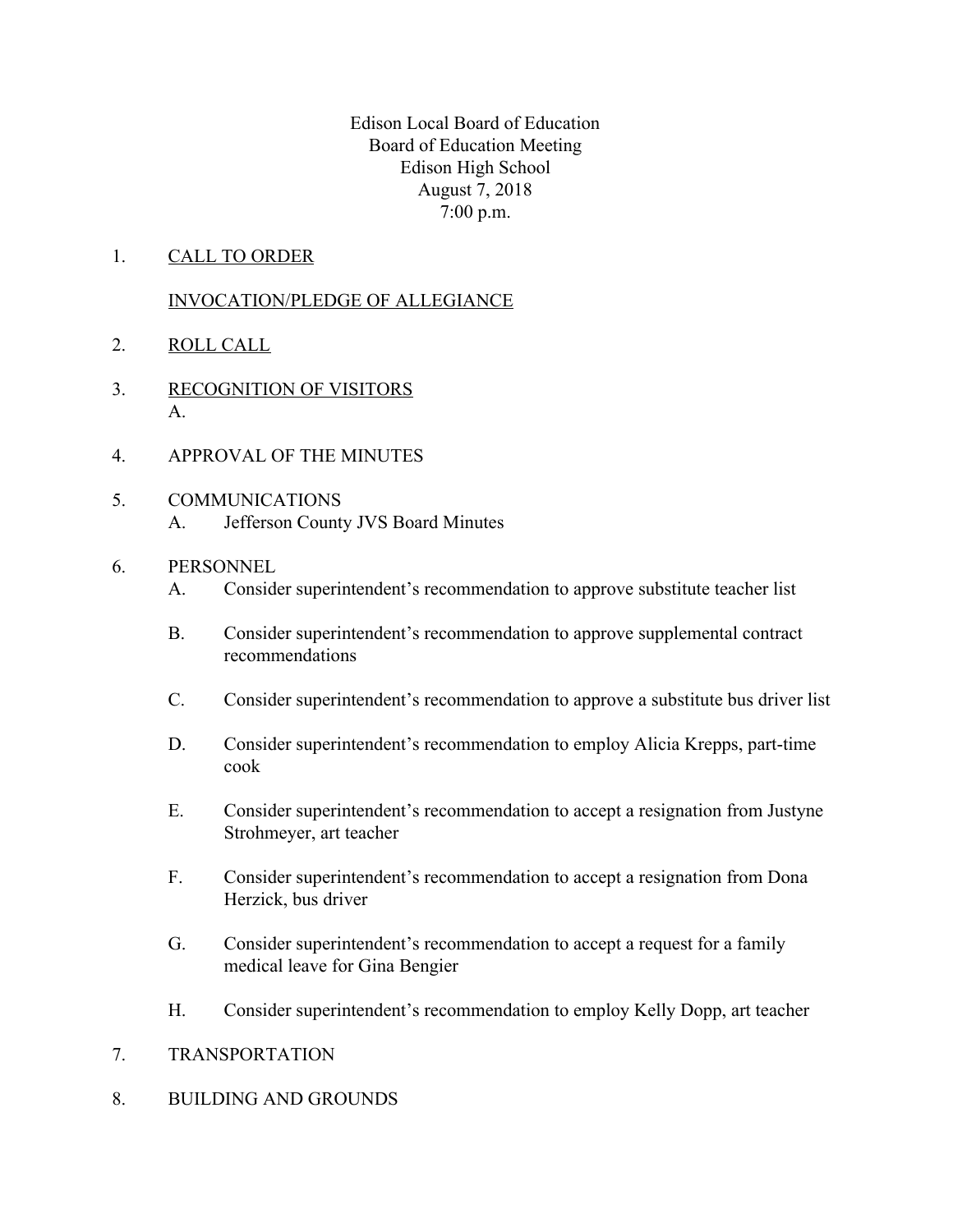## 9. REQUESTS FOR CONSIDERATION

- A. Consider superintendent's recommendation to approve an agreement for K-5 alternative school services with the Jefferson County ESC for 2018-2019
- B. Consider superintendent's recommendation to approve an insurance proposal for property, liability and fleet insurance
- C. Consider superintendent's recommendation to approve bus routes for 2018-2019
- D. Consider superintendent's recommendation to approve Gordon Food Services as the main supplier for weekly food purchases
- E. Consider superintendent's recommendation to approve a tuition bill payment to George Junior Republic
- F. Consider superintendent's recommendation to approve an agreement with the East Central Ohio Educational Service Center for audiology services for 2018-2019
- G. Consider superintendent's recommendation to approve an agreement with the Jefferson County Board of Developmental Disabilities
- H. Consider superintendent's recommendation to approve ticket prices for athletic events
- I. Consider superintendent's recommendation to approve Julie Kireta, Administrative Assistant, as the authorized representative for federal and state programs for the 2018-2019 school year
- J. Consider superintendent's recommendation to approve speech therapy services,one day per week, with Toronto City Schools

## 10. TREASURER

| A. | <b>Financial Reports:</b> |                |
|----|---------------------------|----------------|
|    | <b>Financial Summary</b>  | \$8,921,471.47 |
|    | <b>July Expenditures</b>  | \$1,719,143.11 |

- B. Approval of Contracts: REA & Associates Brewer-Garrett Contract Amendment
- C. Approval of Advance: Advance \$11,500